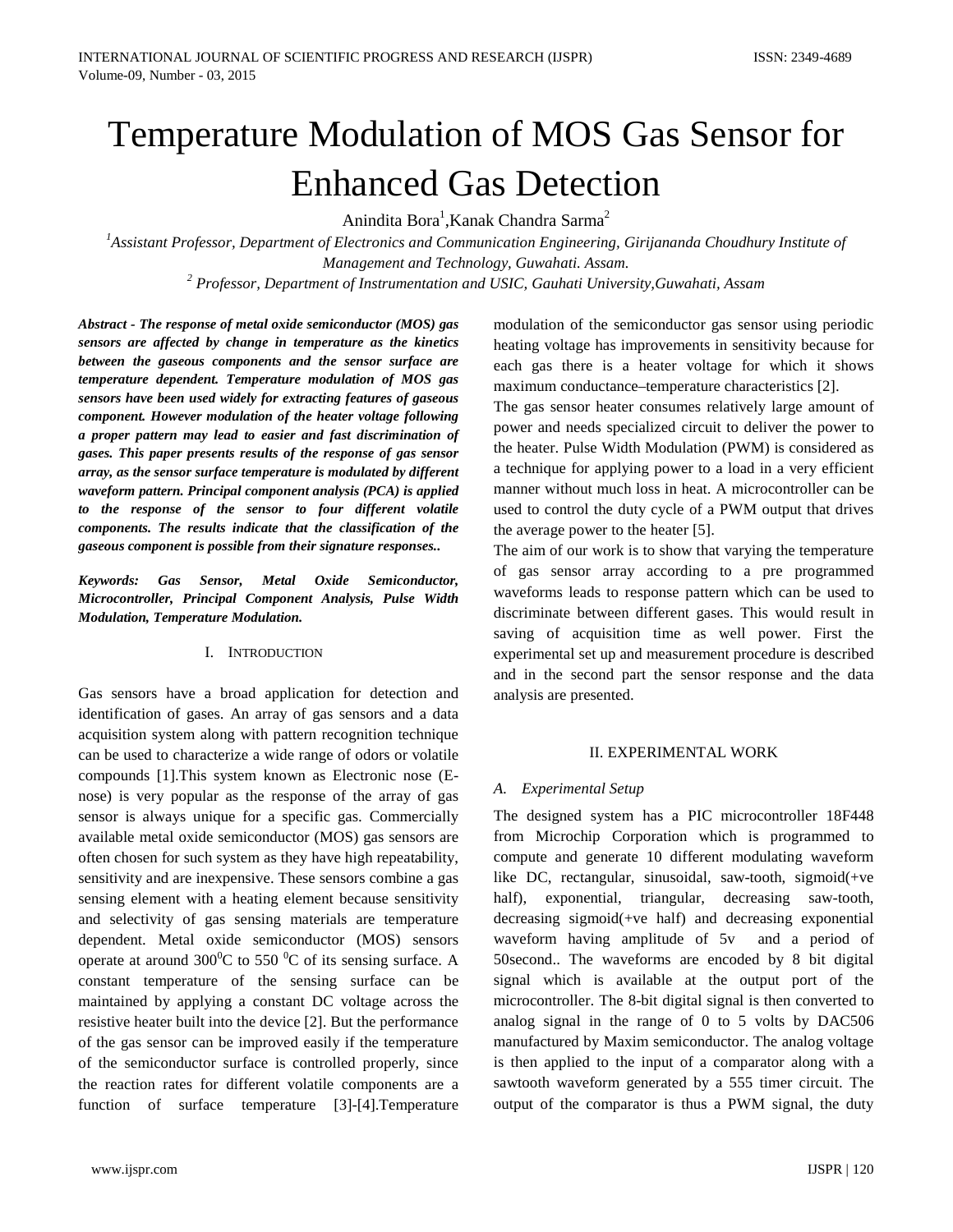cycle (from 0 to 100 %) of which is controlled by the analog voltage of the digital to analog converter (DAC). The analog voltages applied are the 10 different modulating waveforms mentioned above. The PWM signal then used to drive the MOS gas sensor array whose temperature is dependent on the duty cycle as shown in the Fig2.1.



Fig. 2.1: Experimental data-acquisition setup

Sensor array of 10 commercially available FIGARO gas sensors are mounted in a chamber. The sensor resistance can be expressed as a function of output voltage [2] as shown below

$$
Rs = \left(\frac{v_{\mathcal{C}}}{v_{out}} - 1\right)R_L\tag{1}
$$

Thus the heater temperature affects the sensor resistance as well as the output voltage.

A data acquisition (DAQ) system is designed using PIC microcontroller 18F448 as presented in [6] and a graphical user interface is developed in the PC using LABVIEW. Through this GUI the user can control the device, can acquire the sensor output data for processing and displaying in real time and also can be stored for future use.

# *B. Analyzed Gases*

Four different gases : *1-Butanol, Acetone, Acetic acid* and *Acetonitrile* are selected for analysis based on availability.

# III. RESULTS AND DISCUSSION

#### *A. Measurement*

The PWM signal is applied across the gas sensor array and measurement is taken using sample gases. A PC based multi channel data acquisition system is designed as reported in [6] and is used to acquire the response of the eight gas sensors along with the modulating analog signal. The acquired result is displayed in PC in real time.



Fig 3.1: Response of gas sensors to acetone and butanol for six differently modulated heater voltages

Fig.3.1 shows the sensor conductance behaviour for acetone and butanol under different types modulating heater voltage.

It can be clearly observed that the response of the gas sensor array varies as our modulating heater voltage changes in a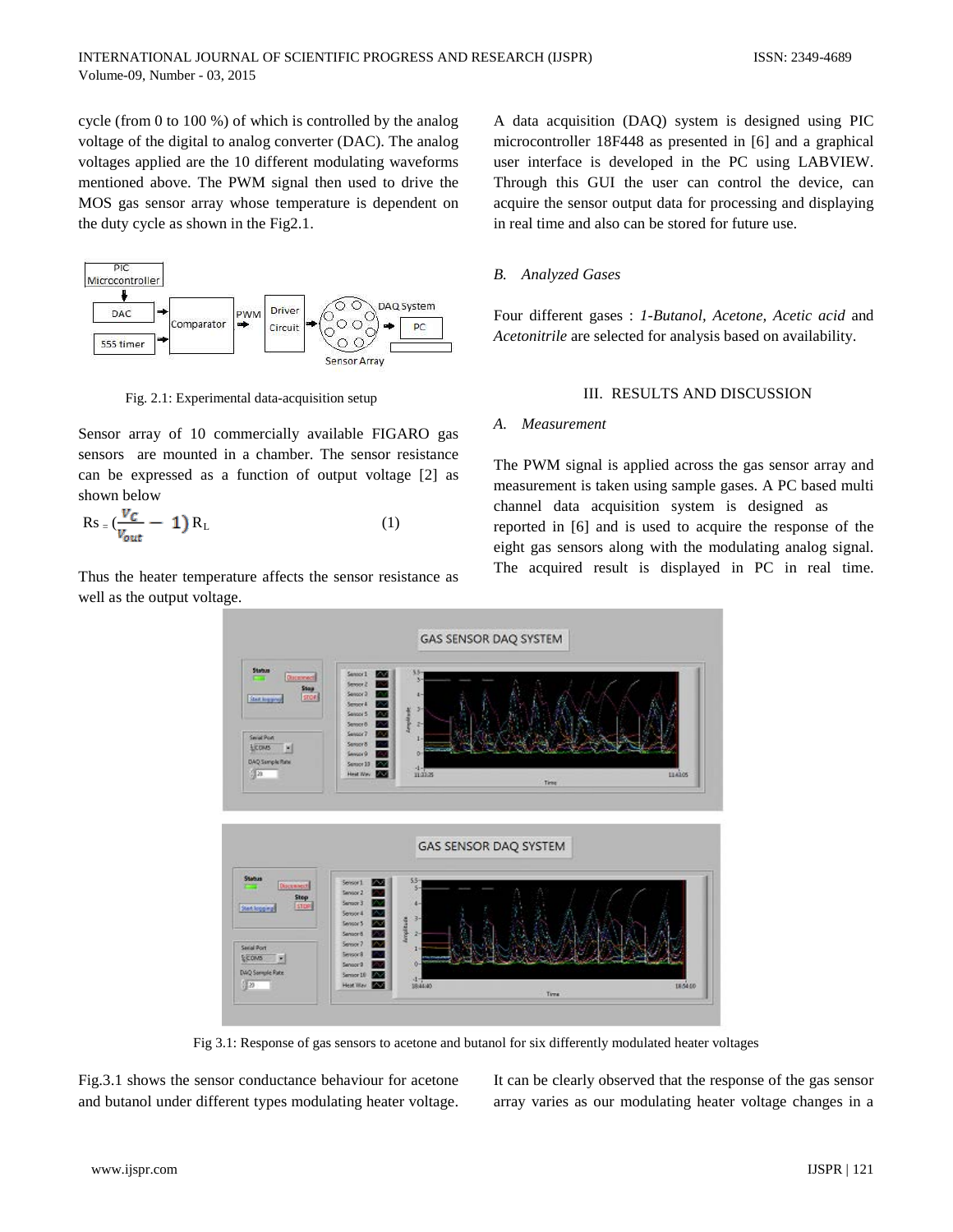definite pattern. It is because the gas sensor sensing surface reacts with the gas molecules differently as the temperature changes.

Each of the modulating signals is of period of 50 sec. The DAQ system collects 1000 sensor output sample at rate of

20hz. Fig 3.2(A) and fig. 3.2(B) shows the eight sensor output for one cycle of sinusoidally varying and sigmoidally varying heater voltage. Since MOS gas sensor shows a good

A)

B)

repeatability hence the second cycle of the heating voltage waveform is selected for further analysis. For the four different chemicals the gas sensor array response becomes different. For butanol and acetone the sensor shows high conductivity if the heater voltage is modulated sinusoidally where as if the heater voltage is modulated sigmoidally the sensor array shows best response with a high conductivity for



Fig 3.2: Response of the eight gas sensor to four different gases A) for sinusoidal heating waveform and B) for sigmoid heating waveform

acetic acid and acetonitrile. Thus change in the temperature of the sensor array in a definite pattern leads to fast and stable response of the sensor array in response to a volatile substance.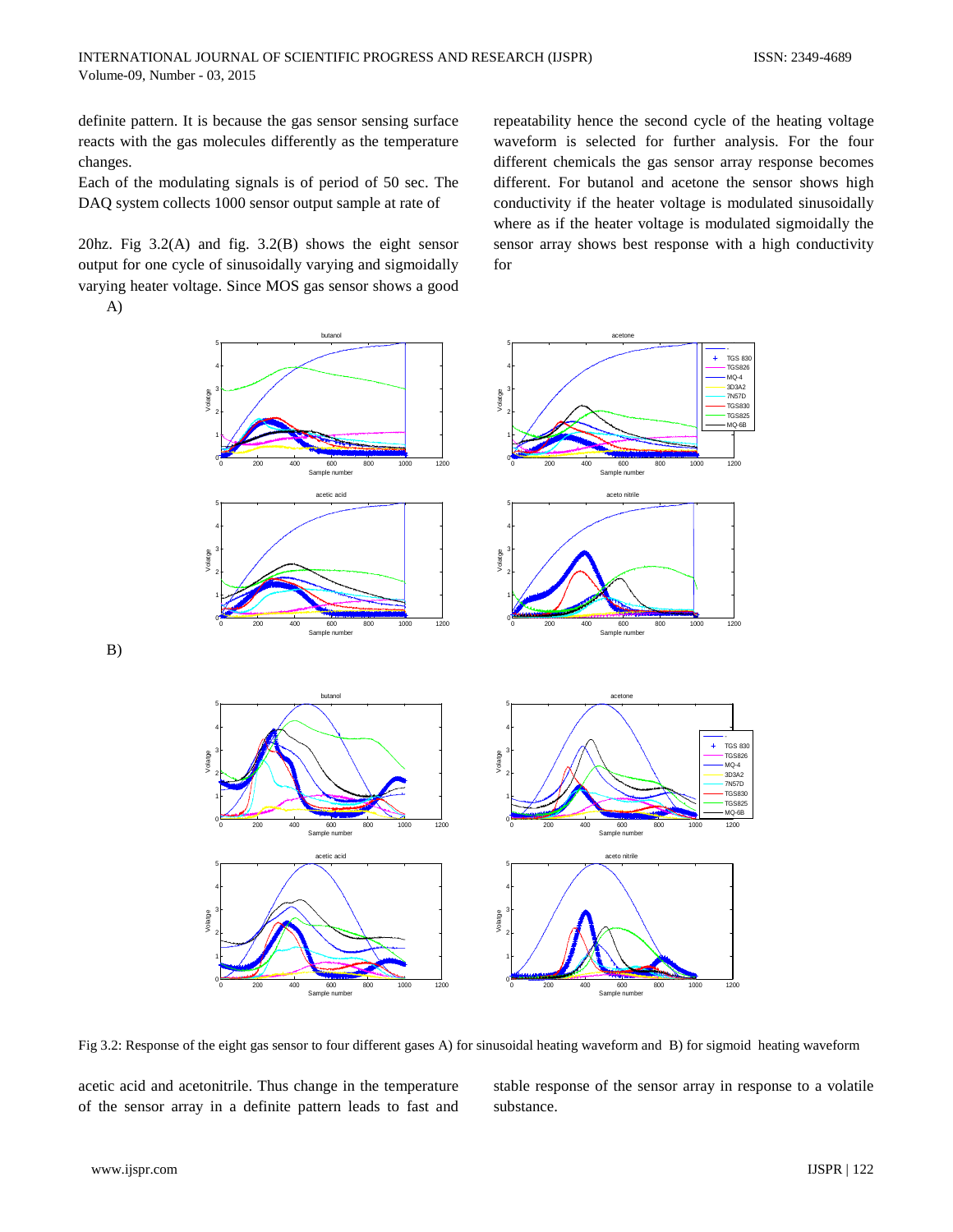Several problems like lack of selectivity, sensitivity and drift are always present in the response of the gas sensor [2]. Hence pattern recognition methods are often used to extract the information from the gas array response. The similarities or the differences in the response of the gas array when the heater voltage is modulated in different pattern can be easily shown using PCA.

#### B. Principal Component analysis

 PCA is a linear technique used mainly for feature extraction of gas sensor array [8]. PCA is a signal representation technique that generates projections along the directions of maximum variance [8]. In [9], Principal component is used to analyze the response of the tin oxide gas sensor. PCA processes the information obtained from the array of sensor into lower number variables called principal component [8], preserving as much data variance as possible [10].



Fig 3.3: Plot of PCA analysis for A) Sinusoidal B) Sigmoidal C) Exponential and D) Triangular waveform